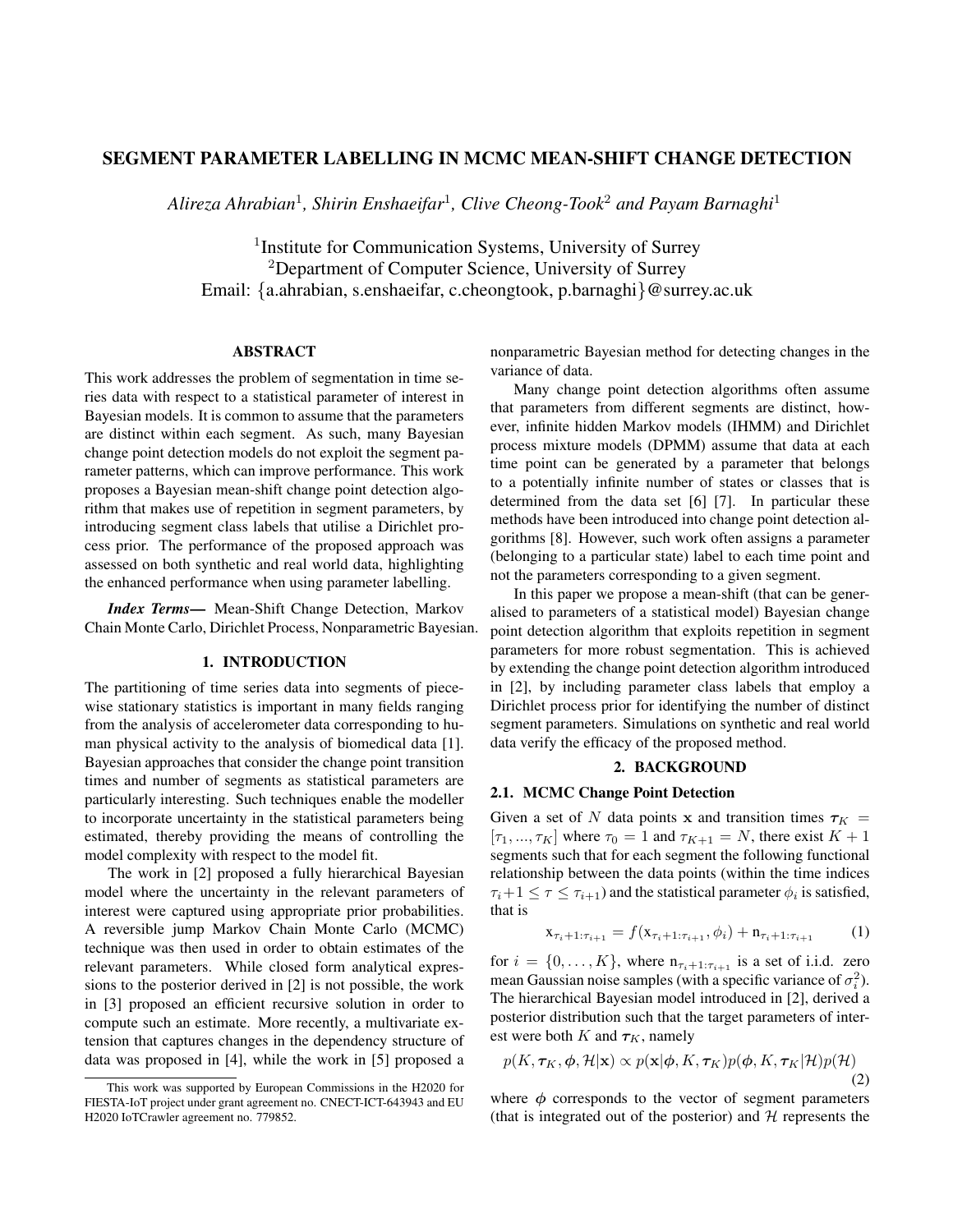set of hyperparameters for the relevant prior probabilities. The likelihood function used in the posterior distribution (2) assumes that the parameters  $\phi_i$  are distinct for each segment [2], that is

$$
p(\mathbf{x}|\boldsymbol{\phi}, K, \boldsymbol{\tau}_K) = \prod_{i=0}^{K} p(\mathbf{x}_{\tau_i+1:\tau_{i+1}}|\phi_i)
$$
(3)

# 2.2. Dirichlet Process Mixture Model

A finite mixture model (FMM) assumes that the data is drawn from a weighted combination of distributions from the same parametric family with differing parameters [6] [9]. That is,  $p(\mathbf{x}) = \sum_{v=1}^{V} \pi_v f_p(\mathbf{x}|\theta_v)$ , where V is the number of classes,  $\pi_v$  is the mixing coefficient and  $\theta_v$  corresponds to the class parameter/s of the probability distribution  $f_p(.)$ . For a given data set, determining the number of classes  $V$  in a systematic way can be a challenging task. In order to overcome this problem, we must first consider the generative model of the FMM, where the  $i^{\text{th}}$  class indicator random variable  $c_i$  is introduced, that is

$$
x_i|c_i, \theta \sim f(x_i|\theta_{c_i})
$$
  
\n
$$
c_i|\pi \sim \text{Discrete}(\pi_1, ..., \pi_V)
$$
  
\n
$$
\theta_v \sim G_0
$$
  
\n
$$
\pi \sim \text{Dir}(\alpha/V, ..., \alpha/V)
$$
 (4)

where  $G_0$  corresponds to the prior distribution of the parameters,  $\theta = [\theta_1, \dots, \theta_V]$  and  $\pi = [\pi_1, \dots, \pi_V]$ . The mixing coefficients  $\pi$  in the model (4) govern the likelihood of selecting a given class. By employing a Dirichlet distribution prior on the mixing coefficients and taking the limit  $V \to \infty$ , results in the Dirichlet process (DP) mixture model [9], which is often written as

$$
x_i|\theta_i \sim f(x_i|\theta_i)
$$
  
\n
$$
\theta_i \sim G
$$
  
\n
$$
G \sim \text{DP}(G_0, \alpha)
$$
 (5)

where  $G$  is drawn from the Dirichlet process with base measure  $G_0$ . Inference of the DP mixture model is generally carried out using Gibbs sampling, where the state of the Markov chain consists of all the parameters and class labels. A particularly interesting outcome of the DP mixture model is in the inference of the class parameters (which does not require the direct specification of the number of classes). That is, the conditional posterior probability of assigning a data point to an existing class is given by

$$
p(c_i = v | \mathbf{c}_{-i}, x_i, \boldsymbol{\theta}) \propto \frac{n_{-i,v}}{N - 1 + \alpha} L(x_i | \theta_v)
$$
 (6)

where  $n_{-i,v}$  is the number of data points (excluding  $x_i$ ) assigned to class v and  $c_{-i}$  is a vector of class labels excluding  $c_i$ . While the conditional class posterior probability for assigning the data point  $x_i$  to a new class is given by

$$
p(c_i \neq c_l \text{ for all } i \neq l | c_{-i}, x_i)
$$

$$
\propto \frac{\alpha}{N - 1 + \alpha} \int L(x_i | \boldsymbol{\theta}) dG_0(\boldsymbol{\theta}) \tag{7}
$$



Fig. 1: Figure illustrating the difference between distinct mean  $\mu_i$  and class mean  $\hat{\mu}_i$  within each segment.

### 3. PROPOSED WORK

We propose a novel mean-shift change detection algorithm by including parameter class labels in the technique proposed in [2]. That is, given a set of data points x and transition times  $\tau_K$ , where the functional relationship defined in (1) for meanshift change detection (assuming distinct parameters in each segment [2]) is given by  $f(\mathbf{x}_{\tau_i+1:\tau_{i+1}}, \mu_i) = \mu_i \mathbf{1}_{1:\tau_{i+1}-\tau_i}$ , with  $\mu_i$  corresponding to the mean of the segment and  $1_{1:\tau_{i+1}-\tau_i}$  is a vector with elements equal to 1. Each segment has a distinct parameter  $\mu_i$ ; however, data often exhibit parameters that repeat across different segments, therefore the model in [2] does not efficiently use the similarity in the segment parameters.

We propose to include parameter class label  $c_i$ , such that the mean parameters  $\mu = [\mu_0, \dots, \mu_K]$ , are generated by the following Gaussian mixture model

$$
p(\boldsymbol{\mu}|\hat{\boldsymbol{\mu}}, \hat{\boldsymbol{\sigma}}^2, \boldsymbol{\pi}) = \sum_{v=1}^{V} \pi_v \mathcal{N}(\boldsymbol{\mu}|\hat{\mu}_v, \hat{\sigma}_v^2)
$$
(8)

where  $\hat{\boldsymbol{\mu}} = [\hat{\mu}_1, \dots, \hat{\mu}_V]$  and  $\hat{\boldsymbol{\sigma}}^2 = [\hat{\sigma}_1^2, \dots, \hat{\sigma}_V^2]$  correspond to the class parameters. For each segment the functional relationship in (1) is given by  $f(\mathbf{x}_{\tau_i+1:\tau_{i+1}}, \hat{\mu}_i) = \hat{\mu}_{c_i} \mathbf{1}_{1:\tau_{i+1}-\tau_i}$ , where different segments now can be assigned to the same class of parameters (see Fig. 1) . As a result, data in segments with the same parameter labels are combined for more robust segmentation.

#### 3.1. Bayesian Model

The following model formally states the proposed mean-shift change point algorithm that includes parameter labelling

$$
\mathbf{x}_{\tau_i+1:\tau_{i+1}}|\hat{\mu}_i, \sigma_i^2 \sim f_j(\mathbf{x}_{\tau_i+1:\tau_{i+1}}|\hat{\mu}_i, \sigma_i^2)
$$

$$
\sigma_i^2 \sim G_{\sigma^2}
$$

$$
\mu_i|\hat{\mu}_i, \hat{\sigma}_i^2 \sim \mathcal{N}(\mu_i|\hat{\mu}_i, \hat{\sigma}_i^2)
$$

$$
(\hat{\mu}_i, \hat{\sigma}_i^2) \sim G
$$
(9)
$$
G \sim \text{DP}(G_0, \alpha)
$$

$$
\mathbf{x}_{\tau_i+1:\tau_{i+1}}|\boldsymbol{\tau}_K, \mu_i \sim f_j(\mathbf{x}_{\tau_i+1:\tau_{i+1}}|\mu_i)
$$

$$
\boldsymbol{\tau}_K, K \sim \text{Bin}(\boldsymbol{\tau}_K, K|\lambda)
$$

where  $\text{Bin}(.)$  corresponds to a Binomial distribution,  $G_0$  is the joint prior distribution of the class mean and variance,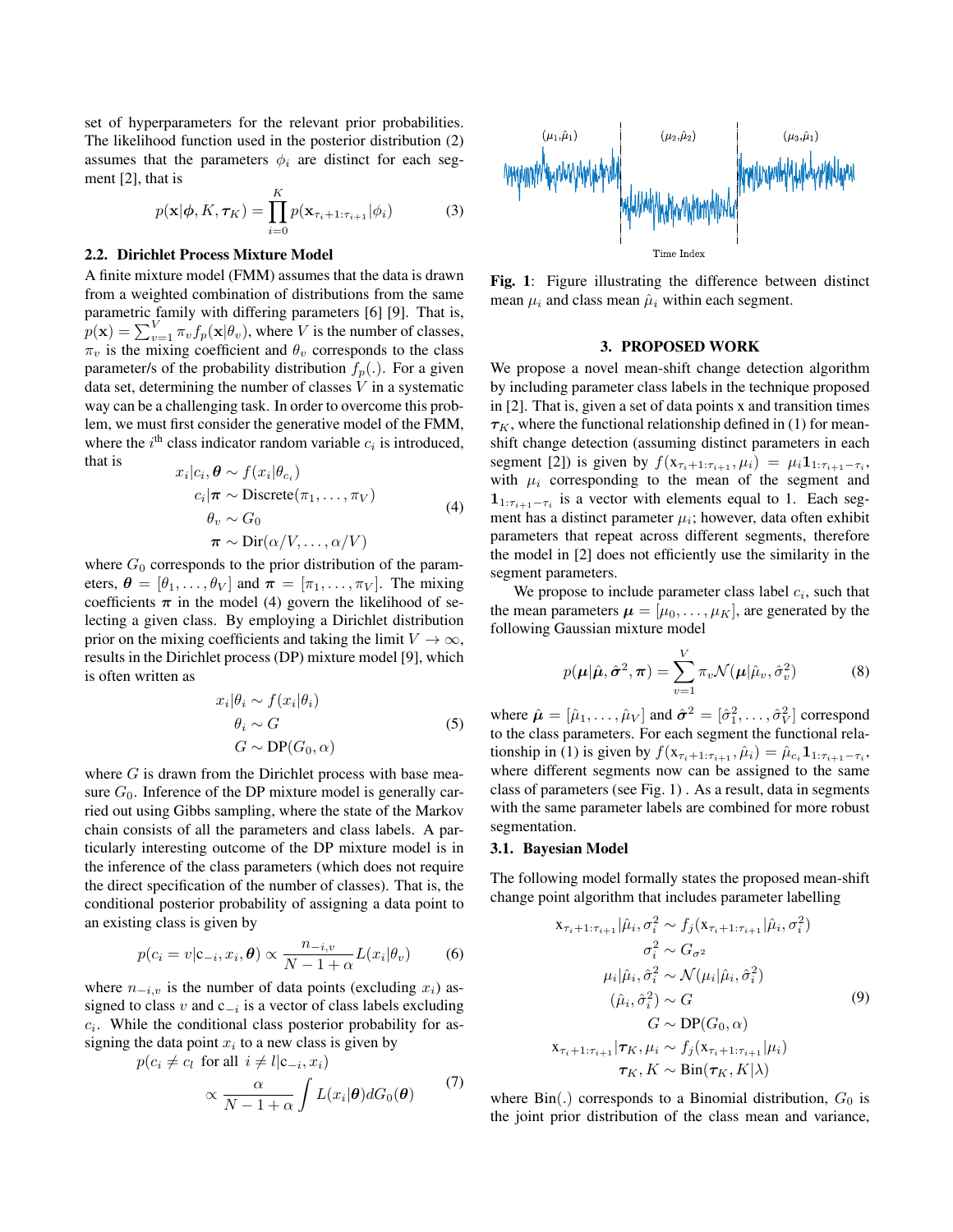$G_{\sigma^2}$  is the prior distribution of the variance of the data points with the same class label and  $f_j(.)$  corresponds to the joint Normal distribution.

The state of the Markov chain consists of the following parameters,  $\{ \bm{\tau}_K, K, \bm{\mathsf{c}}_K, \hat{\bm{\mu}}, \hat{\bm{\sigma}}^2, \bm{\sigma}^2 \},$  where  $\bm{\mathsf{c}}_K = [c_0, \dots, c_K]$ and  $\boldsymbol{\sigma}^2 = [\sigma_1^2, \dots, \sigma_V^2]$ . Inference of the parameters is carried out by using a Metropolis-Hastings-within-Gibbs sampling scheme. The Gibbs moves are performed on each parameter in the set,  $\{c_K, \hat{\boldsymbol{\mu}}, \hat{\boldsymbol{\sigma}}^2, \sigma^2\}$ , while a variation of the Metropolis-Hastings algorithm is used to obtain samples for the parameters  $\{\tau_K, K\}.$ 

The Gibbs sampling procedure requires the conditional posterior distributions for all class means  $\hat{\mu}_v$  and variances  $\hat{\sigma}_v^2$ , along with the conditional posterior variance of the data points within the same class  $\sigma_v^2$  and each class label  $c_i$ . The exact derivation of these conditional posterior distributions were carried out in both [2] and [6]; where we have assumed the following class mean prior,  $p(\hat{\mu}_v | \lambda_\mu, \delta) \sim \mathcal{N}(\lambda_\mu, \delta \sigma_v^2)$ , that is dependent on  $\sigma_v^2$ . Furthermore, the class variance has an inverse Gamma prior given by,  $p(\hat{\sigma}_v^2 | \beta, \omega) \sim \mathcal{IG}(\beta, \omega)$ .

The conditional posterior distribution of the parameters  $\{\tau_K, K\}$  is given by,  $p(\tau_K, K | \lambda, c_K, \hat{\boldsymbol{\mu}}, \sigma^2, x)$ . Owing to the selection of the appropriate conjugate priors, we can integrate out the nuisance parameters  $\{\hat{\mu}, \sigma^2, \lambda\}$ . This is carried out by considering the following posterior distribution (for convenience we have omitted the hyperparameters  $\{\lambda_{\mu}, \delta, \nu, \gamma\}$ )

$$
p(\hat{\boldsymbol{\mu}}, \sigma^2, \tau_K, K, \lambda | c_K, \mathbf{x}) \propto p(\mathbf{x} | \hat{\boldsymbol{\mu}}, \sigma^2, K, \tau, c_K)
$$
  
 
$$
\times p(K, \tau | \lambda) p(\lambda) \prod_{v=1}^{V} p(\hat{\mu}_v | \lambda_\mu, \delta) p(\sigma_v^2 | \nu, \gamma)
$$
 (10)

where  $p(\tau_K, K | \lambda) = \lambda^K (1 - \lambda)^{T - K - 1}$ ,  $p(\sigma_v^2 | \nu, \gamma) \sim$  $IG(\nu, \gamma)$  and  $p(\lambda)$  has uniform probability between [0, 1]. The likelihood function is given by

$$
p(\mathbf{x}|\hat{\boldsymbol{\mu}}, \boldsymbol{\sigma}^2, K, \boldsymbol{\tau}_K, \mathbf{c}_K) = \prod_{v=1}^V \prod_{i:c_i=v} p(\mathbf{x}_{\tau_i+1:\tau_{i+1}}|\hat{\mu}_v, \sigma_v^2)
$$

where data within segments with the same parameter label  $v$  are combined for potentially more accurate parameter estimation (in the mean squared error sense). Integration of (10) with respect to the parameters  $\{\hat{\mu}_v, \sigma_v^2, \lambda\}$  results in the following expression for the conditional posterior distribution of the parameters  $\{\tau_K, K\}$ 

$$
p(\boldsymbol{\tau}_K, K | \mathbf{c}_K, \mathbf{x}) \propto \prod_{v=1}^V \frac{2^{\frac{\nu}{2}}}{\Gamma(\frac{\nu}{2})} \Gamma(K+1) \Gamma(N-K+1) \left(\frac{\gamma}{2}\right)^{\frac{\nu}{2}}
$$

$$
\times \Gamma\left(\frac{d_v + \nu}{2}\right) \pi^{-\frac{d_v}{2}} \left[\gamma + Y_v^T P_v Y_v\right]^{-\frac{d_v + \nu}{2}} (d_v + \delta^{-1})^{-\frac{1}{2}}
$$
(11)

where  $Y_v$  is the concatenated vector of all data points with the same segment label  $v$ ,  $d_v$  is the number of data points with label v, and  $P_v = (\mathbf{I}_{d_v} - \mathbf{1}_{1:d_v} M_v \mathbf{1}_{1:d_v}^T)$ , with  $M_v =$  $(d_v + \delta^{-1})^{-\frac{1}{2}}$ . Finally, we note that there are some challenges from drawing samples from (11) due to the dependence on  $c_K$ that we have addressed in the next section.

# 3.2. MCMC Sampling

Samples for parameters,  $\{c_K, \hat{\boldsymbol{\mu}}, \hat{\boldsymbol{\sigma}}^2, \sigma^2\}$  are obtained by drawing samples from the following posterior densities:  $p(\hat{\mu}_v|\boldsymbol{\mu}, \mathbf{c}_K, \hat{\sigma}_v^2, \sigma_v^2), \;\; p(\hat{\sigma}_v^2|\boldsymbol{\mu}, \mathbf{c}_K, \hat{\mu}_v), \;\; p(c_i|\mathbf{c}_{-i}, \boldsymbol{\mu}, \hat{\mu}_v, \hat{\sigma}_v^2)$ and  $p(c_i \neq c_l \text{ for all } i \neq l|c_{-i}, \mu)$  where details on exact distribution form and sampling are found in [6]. While  $p(\sigma_v^2 | \mathbf{x}, \tau_K, \mathbf{c}_K)$  is found by concatenating all the data points that have the same segment label  $v$ . More details on exact distribution form and sampling can be found in [2].

In order to evaluate the conditional posterior distribution  $p(\tau_K, K | c_K, x)$  we use a modification of the Metropolis-Hastings algorithm outlined in [2] that incorporates segment labels  $c_K$ . Given the current state of the Markov chain  ${\tau_{K}, K}$ , we select one of the steps with the following probabilities:

- birth of a change point with probability,  $\mathbf{b}$
- $\bullet$  death of a change point with probability,  $d$
- update of change point positions with probability,  $u$

where  $b = d = u$  for  $0 < K < K_{max}$ , and  $b + d + u = 1$  for  $0 \leq K \leq K_{max}$ .

A birth move consists of proposing a new change point  $\tau_{prop}$  with uniform probability from the existing time indices  $[2, N - 1]$  excluding the time indices  $\tau_K$ . The proposed set of change points including  $\tau_{prop}$  is given by  $\tau_{K+1}$ , where the segment between the time indices  $[\tau_i, \tau_{i+1}]$  $(\tau_i < \tau_{prop} < \tau_{i+1})$  with the class variable  $c_i$  is split into two new segments with two new class variables  $\{\hat{c}_i, \hat{c}_{i+1}\}.$ As we have not yet inferred the new class labels from the conditional class posterior distributions, we assume that the two classes  $\{\hat{c}_i, \hat{c}_{i+1}\}$  are distinct and thus independent from all other segments, to circumvent the lack of information we have for assignment to an existing class. The proposed transition time is accepted with the following probability,  $\alpha_{birth} = \min\{1, r_{birth}\}$ , where

$$
r_{birth} = \frac{p(\boldsymbol{\tau}_{K+1}, K+1 | \mathbf{c}_{K+1}, \mathbf{x})}{p(\boldsymbol{\tau}_{K}, K | \mathbf{c}_{K}, \mathbf{x})} \frac{q(\boldsymbol{\tau}_{K} | \boldsymbol{\tau}_{K+1}) q(K | K+1)}{q(\boldsymbol{\tau}_{K+1} | \boldsymbol{\tau}_{K}) q(K+1 | K)}
$$
  
with  $p(\boldsymbol{\tau}_{K+1} | \boldsymbol{\tau}_{K+1} | K) = 1 - p(K+1 | K) = 1 - p(K+1 | K)$ .

with  $q(\tau_{K+1}|\tau_K) = \frac{1}{N-K-2}$ ,  $q(K+1|K) = b$ ,  $q(\tau_K|\tau_{K+1}) =$  $\frac{1}{K+1}$  and  $q(K|K+1) = d$ .

The death move proposes to remove a transition time  $\tau_{prop}$ , by choosing with uniform probability from the set  $[\tau_1, \ldots, \tau_K]$ . That is, the segments  $\tau_i + 1 \leq \tau \leq \tau_{i+1}$  and  $\tau_{i+1} + 1 \leq \tau \leq \tau_{i+2}$  where  $\tau_{i+1} = \tau_{prop}$ , are combined into one segment  $\tau_i + 1 \leq \tau \leq \tau_{i+2}$ . Furthermore, the class labels  $\{c_i, c_{i+1}\}\$ are combined into one segment with a new class label (utilising the argument used for the birth of a change point), that is  $\hat{c}_i \neq c_j$  for all  $j \neq i$ . The removal of  $\tau_{prop}$  is accepted with probability  $\alpha_{death} = \min\{1, r_{birth}^{-1}\}.$ 

The update of the change points is carried by first removing the time index  $\tau_i$  in  $\tau_K$  and proposing a new change point at some new location. That is, the death move is first applied followed by a birth move, for all  $j = \{1, \ldots, K\}.$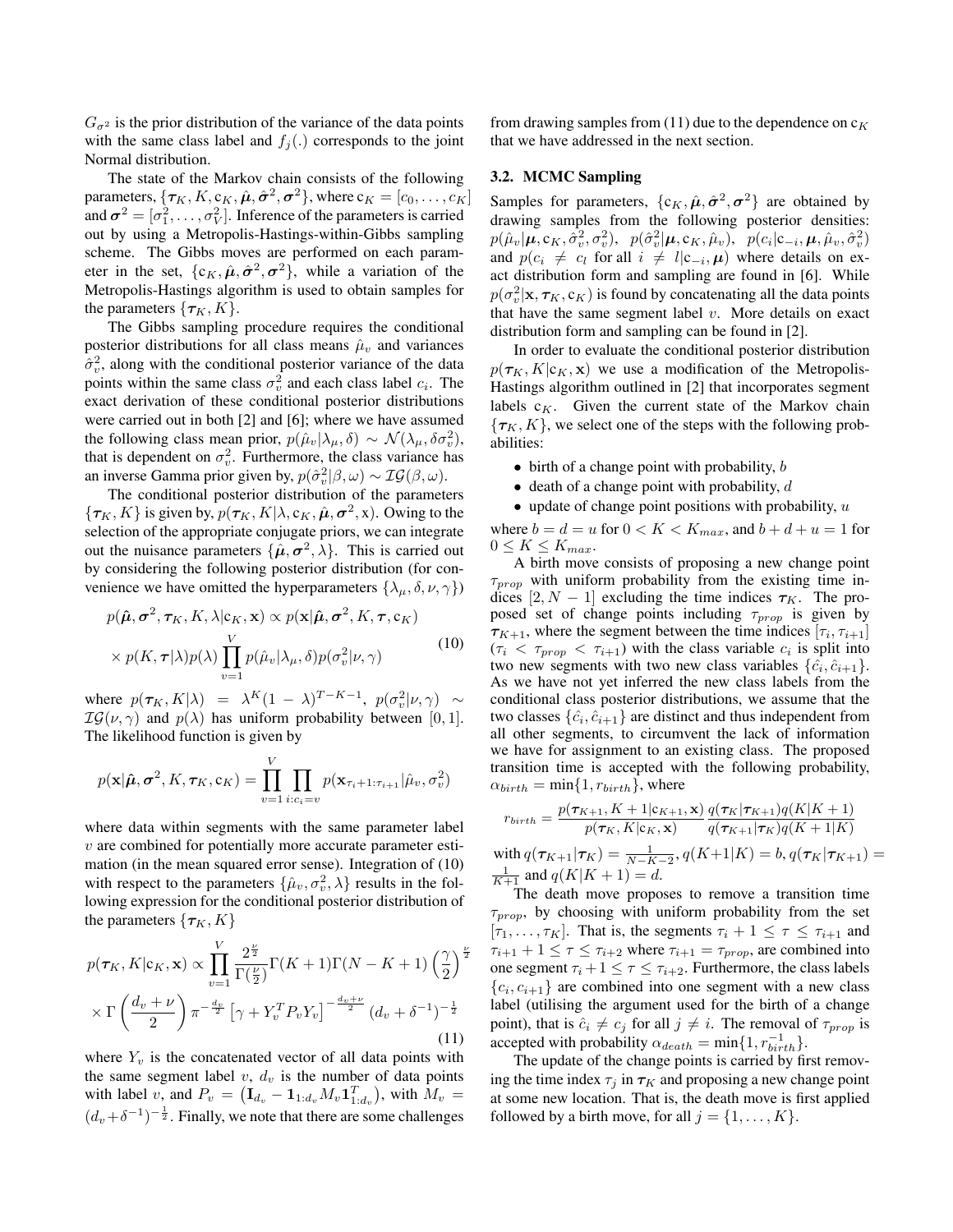# 4. SIMULATIONS

# 4.1. Synthetic Data

We evaluated the performance of the proposed algorithm under two different scenarios. Namely, the first scenario considered that every segment was produced with a randomly generated mean parameter (with fixed variance), while the second scenario assumed that each segment has a mean parameter (with fixed variance) drawn from a fixed number of repeating classes. Furthermore, each segment length was drawn with uniform probability between [20, 70] samples, while the number of segments were also selected with a random probability (each realisation on average had approximately 7 change points). The proposed method was compared with the following algorithms: MCMC [2], Group Fused LASSO [10] and PELTS [11]. The following parameters were selected for the proposed method:  $\alpha = 2$ ,  $\lambda_{\mu} = 0$ ,  $\delta = 1, \nu = 2, \gamma = 20, \beta = 0.01$  and  $\omega = 200$  (in general we fix all the parameters except  $\alpha$  and  $\gamma$ ); we note that parameters for each method were selected such that the proportion of false positives were as close as possible for each method. We evaluated the performance of the respective algorithms using the following measures: the proportion of true positives along with the absolute error in the change point location estimate.

From Table 1 it can be observed that the proposed method outperformed both the MCMC in [2] along with the Group Fused LASSO, with respect to the number of true positives and change point location estimation, for time series data with random mean parameter assignment. Furthermore, Table 2 shows that the proposed method was able to significantly outperform the MCMC and Group Fused LASSO algorithms with respect to the proportion of true positives when segmenting data with repeating mean parameters. However, the PELTS algorithm was able to outperform the proposed method with respect to the proportion of true positives and change point location estimation (as shown in both Table 1 and 2). The PELTS algorithm represents the state of the art for detecting changes with respect to a fixed statistical parameter (using dynamic programming), whereas the proposed Bayesian change point detection algorithm can be formulated in a parameter-less fashion with both estimated (from the data points) and noninformative hyper priors, along with the prediction of change points using the predictive posterior distribution which is not possible with PELTS.

Table 1: Random mean parameter assignment.

| Methods             | <b>True Positives</b> | <b>False Positives</b> | Error |
|---------------------|-----------------------|------------------------|-------|
| Proposed Method     | 97.3%                 | $5.9\%$                | 1.9   |
| MCMC <sub>[2]</sub> | 84.6%                 | $9.6\%$                | 3.16  |
| G. F. LASSO [10]    | 63.4%                 | 50.6%                  | 5.52  |
| <b>PELTS</b> [11]   | $99.9\%$              | $6.2\%$                | 1.4   |

## 4.2. Real World Data

We also evaluated the performance of the proposed method when analysing power data pertaining to a smart plug connected to an individual's desktop machine. The data used

Table 2: Repeating mean parameter assignment.

| Methods           | <b>True Positives</b> | <b>False Positives</b> | Error |
|-------------------|-----------------------|------------------------|-------|
| Proposed Method   | 85.9%                 | $5.7\%$                | 3.16  |
| $MCMC$ [2]        | 36.3%                 | $7.5\%$                | 5.38  |
| G. F. LASSO [10]  | 41.6%                 | 31.6%                  | 4.6   |
| <b>PELTS [11]</b> | 93.2%                 | $5.9\%$                | 3.35  |

for this simulation was collected from the University of Surrey's smart building testbed at the Institute for Communication systems. An interesting feature of the power data (shown in Fig. 2) is the repetitive nature of the mean parameter, corresponding to similar patterns of activity carried out by the individual.

The segmentation of the power data using the proposed method is shown in Fig. 2 (upper panel), where it can be observed that the proposed method was able to effectively segment the data (PELTS had similar performance to the proposed method; however, owing to limited space we have not included the results). In particular it should be noted that, for data points following time indices  $t > 300$ , the relative difference between the mean parameter of adjacent segments was much smaller. As a result, the method in [2] was not able to effectively separate the segments as shown in Fig. 2 (lower panel). Therefore demonstrating the advantage of using parameter labelling for each segment.



Fig. 2: Detecting changes in power data with repeating patterns, using the proposed method (upper panel) and MCMC method in [2] (lower panel).

## 5. CONCLUSIONS AND FUTURE WORK

This work proposes a mean-shift change point detection algorithm that captures parameter repetition for more robust time series segmentation. This was achieved by labelling parameters for a given segment and by employing a Dirichlet process prior. We have shown the advantage of the proposed method on synthetic and real world data. Future work will extend the proposed method for a wider class of time series models as well as including hyperparameter updates.